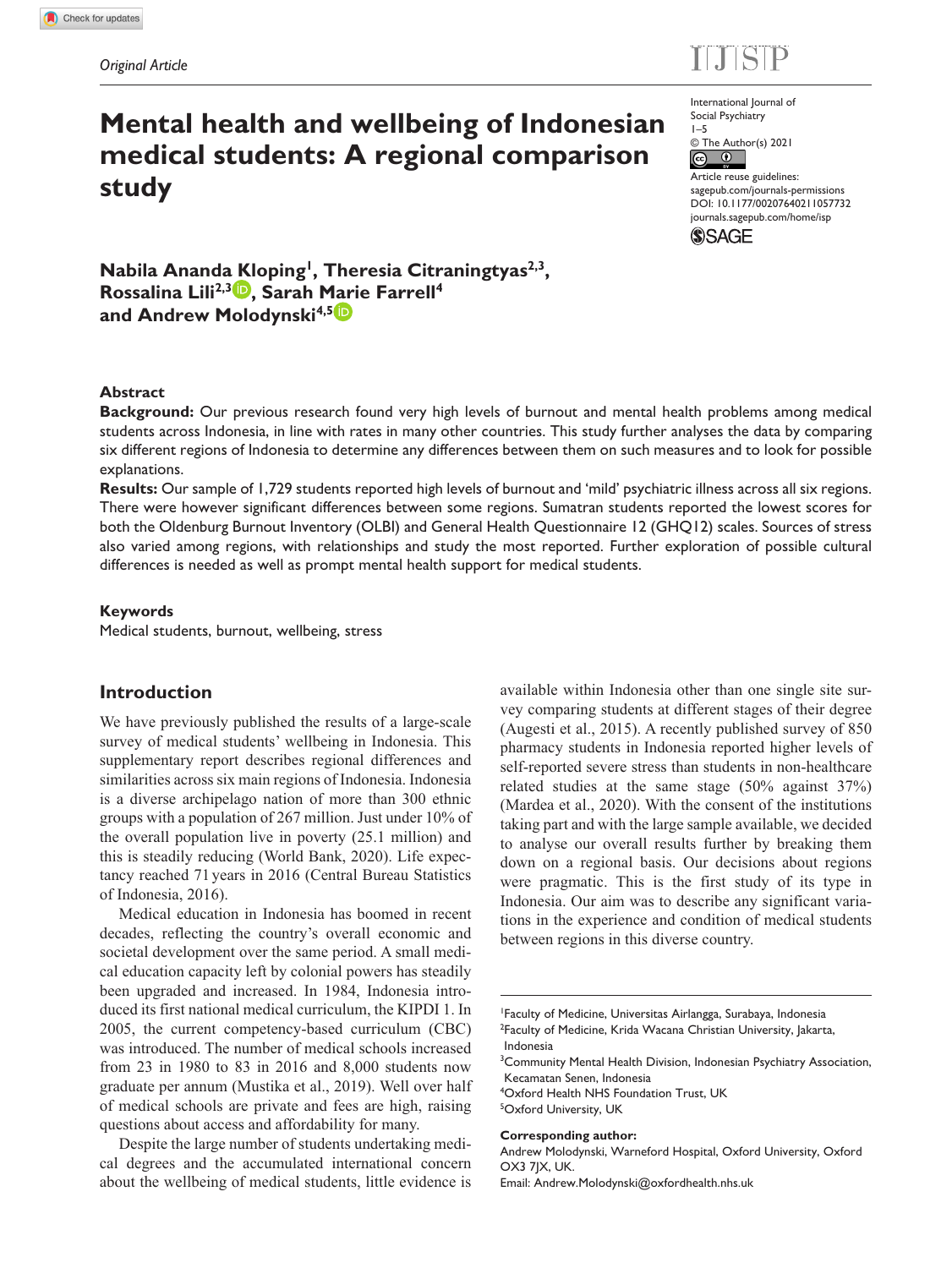## **Methods**

The original survey method involved the use of a fully anonymised internet platform called 'Typeform'. The survey was sent to 29 medical schools in Indonesia from February to March 2020. It was sent through direct messaging, and students then decided to participate in the survey or not (Rossalina et al., 2019) (Table 1). For this analysis, data is divided into six regions: Sumatra, Jakarta, West Java, Central Java, East Java and Sulawesi.

We analysed the data per region for burnout, 'minor' psychiatric conditions and sources of stress. Burnout was identified using the OLBI (Demerouti & Bakker, 2008) measures of disengagement and exhaustion. 'Minor' Psychiatric disorders were identified using the GHQ12 (Goldberg & Blackwell, 1970). Burnout was indicated by a mean score of 2.10 for disengagement and 2.25 for exhaustion (Demerouti & Bakker, 2008). Data were analysed to determine any significant differences using relevant statistical techniques including ANOVA test (Cardinal & Aitken, 2013) and Post Hoc Bonferroni (Dunn, 1959). Bonferroni calculations were considered significant if  $\leq 5\%$ .

## **Results**

There were a total of 1,792 responses across the six regions of Indonesia. Detailed results of the overall survey are presented in Rossalina et al. (2019), but reported rates of disengagement, exhaustion and 'minor' psychiatric symptoms were 93%, 95% and 74% respectively. Mean scores in each region of the OLBI exhaustion-disengagement subscales and GHQ12 are presented in Figure 1. Sumatran students had the lowest mean scores, while West Javans reported the highest score for each measurement. The greatest variation overall amongst regions was with the GHQ12. Despite the variations, all regions exceeded the cut off scores on the validated scales, indicating high overall levels of mental health difficulties and burnout.

We tested the difference for each region using Bonferroni calculations. Sumatran medical students reported lower scores than all other regions, reaching significance for all others except Sulawesi. The complete result can be seen in Table 2.

Causes of stress showed a clear pattern across regions. Medical students generally reported stress from studies (71%) and relationships (46%) rather than from financial (29%) or accommodation (7%) worries. Overall, respondents reported more than one stressor when answering the direct questions in our survey, with cumulative scores of between 125 and 168. Again, respondents in Sumatra reported the lowest levels of perceived stressors, with West Javan students having the highest cumulative stressors.

## **Discussion**

Overall, our large-scale study of students found very high levels of burnout and 'minor' mental health problems in

**Table 1.** Number of respondents from each university (*n*=1,729) (Rossalina et al., 2019).

| Name of medical school                     | n (%)            |
|--------------------------------------------|------------------|
| Sumatra island                             | 175 (10)         |
| Sriwijaya University                       | 3                |
| Muhammadiyah Palembang University          | 8                |
| Jambi University                           | 46               |
| Syiah Kuala University                     | 80               |
| <b>Batam University</b>                    | 38               |
| Jakarta region                             | 615(36)          |
| University of Indonesia                    | 95               |
| Krida Wacana Christian University          | $\overline{111}$ |
| Trisakti University                        | 50               |
| Christian Indonesia University             | 44               |
| Atmajaya Catholic University               | 87               |
| Tarumanagara University                    | 93               |
| University of Pembangunan Nasional Veteran | 135              |
| Kalimantan island                          | 36(2)            |
| University of Palangka Raya                | 36               |
| Others                                     | 18(1)            |
| lava island                                |                  |
| West Java                                  | 256 (15)         |
| Padjadjajaran University                   | 119              |
| Maranatha Christian University             | 137              |
| Central Java                               | 187(11)          |
| Sebelas Maret University                   | 63               |
| Gadjah Mada University                     | 59               |
| Diponegoro University                      | 65               |
| East Java                                  | 301 (17)         |
| University of Muhammadiyah Malang          | 63               |
| Hang Tuah University                       | $\mathsf{H}$     |
| Jember University                          | 39               |
| Airlangga University                       | 34               |
| <b>Brawijaya University</b>                | 54               |
| Sulawesi island                            | 141(8)           |
| Sam Ratulangi University                   | 23               |
| Tadulako University                        | 31               |
| Muslim University of Indonesia             | 63               |
| Hasanuddin University                      | 10               |
| Muhammadiyah University of Makassar        | 10               |
| <b>Halu Oleo University</b>                | 4                |

Indonesian medical students. This was consistent with recent similar studies from other countries (Molodynski et al., 2021). The same can be said for reported sources of stress, though general levels were lower than most other countries (Molodynski et al., 2021). Concern regarding money and accommodation were especially low when compared to other countries. This could reflect the high proportion of private medical schools in Indonesia and consequently the material resources of those able to attend.

We found variations in both disengagement and exhaustion levels between regions. Some of these differences reached statistical significance but many did not. Differences between mean scores on the GHQ12 were greater, and there were significantly lower levels of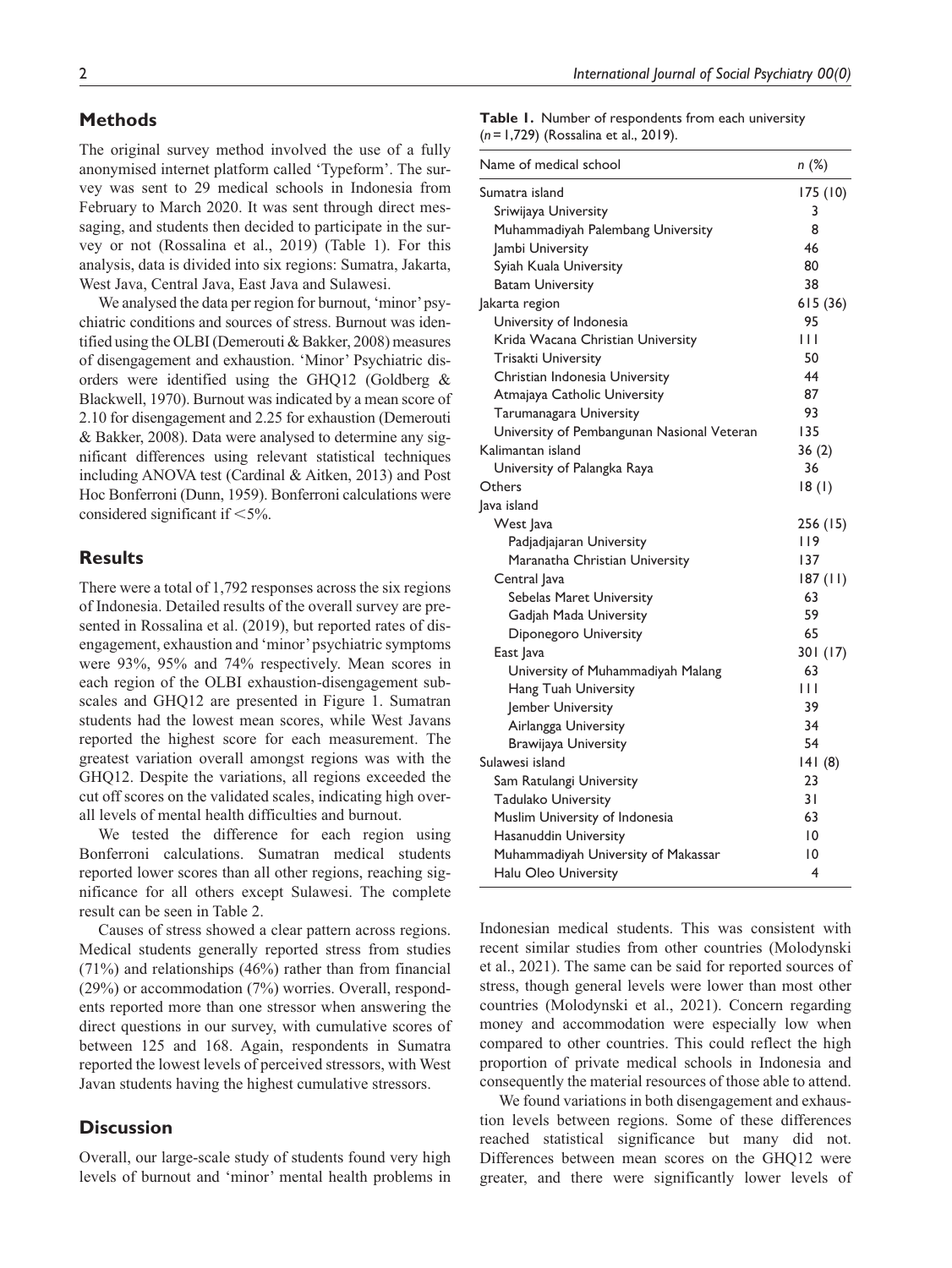

**Figure 1.** Result of the OLBI disengagement (OLBI D), OLBI exhaustion (OLBI E) and General Health Questionnaire 12 (GHQ12) by region.

|  |  | Table 2. Bonferroni calculations for GHQ12. |  |  |  |
|--|--|---------------------------------------------|--|--|--|
|--|--|---------------------------------------------|--|--|--|

|              | Sumatra (%) | Jakarta (%) | West $ $ ava $(\%)$ | Central Java (%) | East Java (%) | Sulawesi (%) |
|--------------|-------------|-------------|---------------------|------------------|---------------|--------------|
| Sumatra      |             |             |                     |                  |               | 40           |
| Jakarta      |             |             | 49                  |                  |               |              |
| West Java    |             | 49          |                     |                  |               |              |
| Central Java | 0           |             |                     |                  | 67            | 40           |
| East Java    |             |             |                     | 67               |               | 54           |
| Sulawesi     | 40          |             |                     | 40               | 54            |              |

|  | Table 3. Reported stressors for each region (%). |  |  |  |  |  |
|--|--------------------------------------------------|--|--|--|--|--|
|--|--------------------------------------------------|--|--|--|--|--|

|              | Financial | Accommodation | Relationships | <b>Studies</b> | Cumulative stressors |
|--------------|-----------|---------------|---------------|----------------|----------------------|
| Sumatra      | 21        |               | 42            | 55             | 125                  |
| Jakarta      | 31        |               | 47            | 72             | 157                  |
| West Java    | 29        | 8             | 50            | 81             | 168                  |
| Central Java | 26        |               | 42            | 69             | 142                  |
| East Java    | 29        |               | 51            | 73             | 160                  |
| Sulawesi     | 32        |               | 39            | 6 I            | 141                  |
| Others       | 14        | 0             | 7 I           | 43             | 128                  |
| Overall mean | 29        |               | 46            |                | 153                  |

psychiatric symptoms in Sumatran medical students than in others, as shown in Figure 1 and Table 3. Variation between other regions was less, though Jakarta and West Java were consistently the poorest performers with higher levels of burnout and psychiatric symptoms.

This study was not designed to be able to detect any causation due to its cross sectional design. However, it would appear logical to conclude that there is a relationship between the lower levels of reported stress in Sumatra and the lower levels of burnout and psychiatric symptoms in the same group. Similarly, the study shows that respondents from Jakarta and West Java reported more stressors, higher levels of burnout and more psychopathology.

One of the problems that Indonesia is currently facing is the uneven distribution of general practitioners throughout the country (Laksono et al., 2020). There are also many parts of Indonesia with very few specialist doctors (Meliala et al., 2013). The largest number of general practitioners and specialised doctors are distributed in either Jakarta or Java (Laksono et al., 2020). There are generally higher levels of competition amongst and higher expectations of doctors in these more saturated regions, to the extent that there have been instances where certain specialties have limited further licence registrations for the area. Concerns for the future may possibly explain why rates of burnout and 'mild' mental health problems were highest in these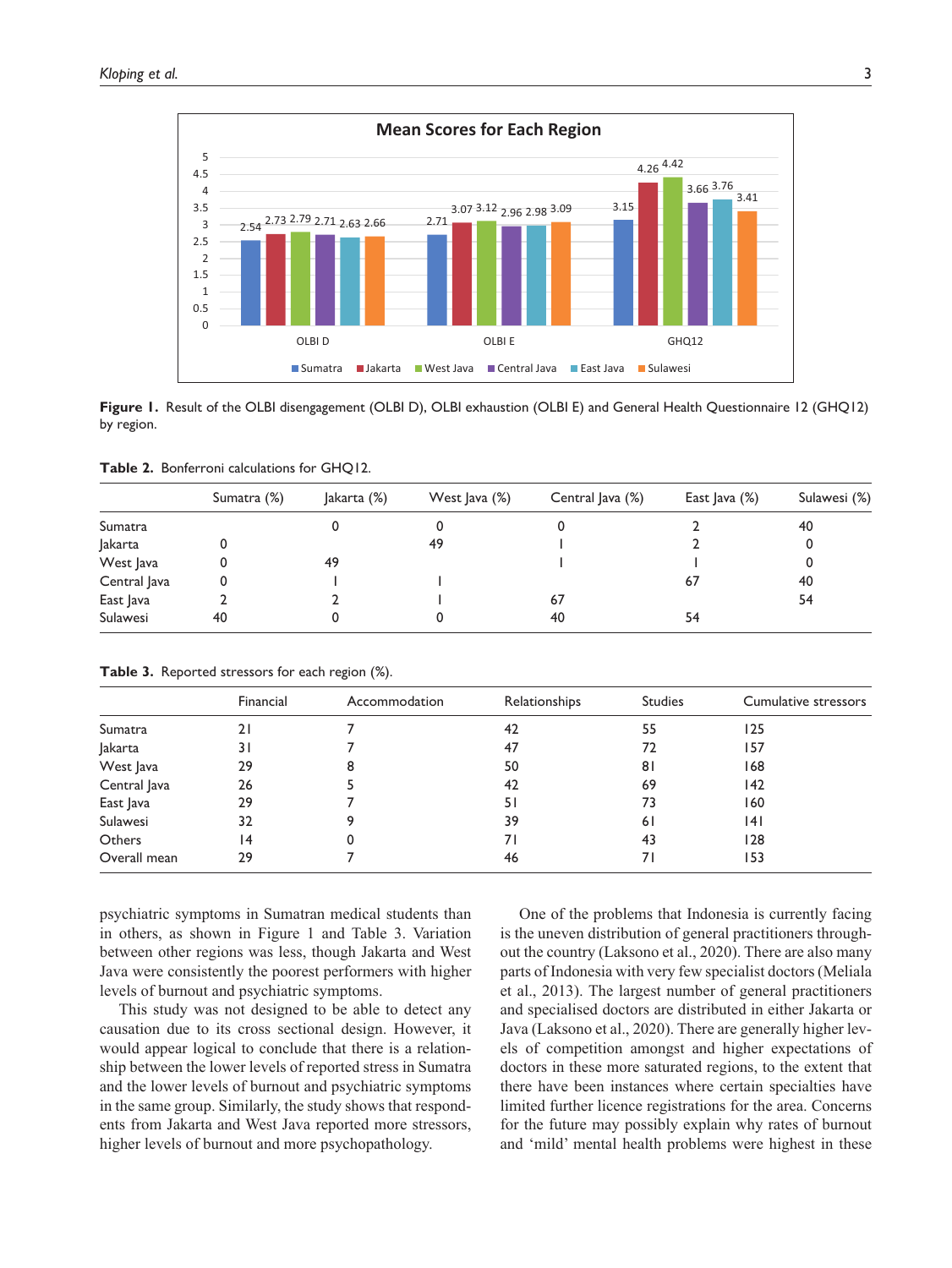areas. This was seen in a similar study in the USA where career planning and concerns about the future contributed greatly to anxiety in medical students (Hill et al., 2018).

An alternative hypothesis for the lower level of burnout among Sumatran medical students could be their lower numbers and thus reduced competition. Another possibility, related to studies being the highest point of concern, would be differences in academic expectations as Sumatran students reported the lowest rates of study related stress.

Data from the Ministry of Education that mapped teachers' competency standards to national examination levels for high school graduates found lower student examination scores for Sumatra (Ministry of Education & Culture, 2018a; 2018b). Data from the Coordinating Office for Private Universities (2018) demonstrated that four out of the five universities with the highest rates of retakers for the medical competency examination were in Sumatra, with the other being in Sulawesi. It may be that while students from Sumatra are generally less stressed about their studies compared to their peers in other islands, they are more likely not to succeed.

Another possible explanation may be cultural adjustment. Many students come from other cities or even different islands in Indonesia to enter university, especially in Jakarta and West Java. For first year students, cultural differences can be a great shock (Akarowhe, 2018). Alongside these psychosocial adjustments there may be high academic pressure. This has also been described in research with German medical students, where living without one's family was found to be challenging (Bergmann et al., 2019). Other cultural or social differences might also contribute to the varying levels of burnout require further exploration.

Medical students across all six regions of Indonesia reported high levels of burnout and mental health problems. Our data suggests that those in more highly populated urban areas report higher levels of stress and burnout. The complex interaction between various factors that contribute to burnout needs to be disentangled, and each institution needs to take action to better understand and then to put measures in place to reduce the difficulties experienced by students.

The balance between wellbeing and achieving high standards can be difficult. As well as a lack of mental health support from each institution, some students found themselves unable to develop their own strategies to manage stress and prevent burnout. Qualitative studies have reported some possible strategies on how to cope with medical school which can be classified as active and/or avoidant. Active strategies include cognitive self-rewarding, scheduling plans and socialising. Avoidant strategies include withdrawing from medical discussion with friends, lack of serious relationships and smoking (Abouammah et al., 2020). The establishment of well resourced student support systems as part of a non-formal programme is

required to help break the stigma of mental health and also to assist students to get through medical school (Abouammah et al., 2020; Bergmann et al., 2019).

## **Conclusions**

We found low levels of wellbeing and high levels of burnout among Indonesian medical students. Significant differences were found between regions, but all regions had high rates of difficulties. Multiple sources of stress were also observed, which are likely to be the major cause of the mental health disturbances in medical students. Given the lower levels of difficulties in Sumatra, there may be lessons that can be learned and implemented across other regions from the experience there. A coordinated national strategy is needed to support medical students, enhance their wellbeing and protect their effectiveness as our future doctors.

#### **Conflict of interest**

The author(s) declared the following potential conflicts of interest with respect to the research, authorship, and/or publication of this article: Dr. Theresia Citraningtyas is a lecturer at Krida Wacana Christian University. Nabila Ananda Kloping is a medical student at Airlangga University. Dr. Theresia Citraningtyas and Dr. Rossalina are alumni from Universitas Indonesia.

#### **Funding**

The author(s) received no financial support for the research, authorship, and/or publication of this article.

#### **ORCID iDs**

Rossalina Lili D <https://orcid.org/0000-0002-5687-9822> Andrew Molodynski D <https://orcid.org/0000-0002-3820-5955>

#### **References**

- Abouammoh, N., Irfan, F., & AlFaris, E. (2020). Stress coping strategies among medical students and trainees in Saudi Arabia: A qualitative study. *BMC Medical Education*, *20*(1), 124.
- Abouammah, N., Irfan, F., Marwa, I., Zakria, N., & AlFaris, E. (2020). Stress among medical students and its consequences on health: A qualitative study. *Biomedical Research*, *31*(1),  $1 - 8$ .
- Akarowhe, K. (2018). Effects and remedies to cultural shock on the adolescent students. *International Journal of Sociology*, *2*(4), 306–309.
- Augesti, G., Lisiswanti, R., Saputra, O., & Nisa, K. (2015). Differences in stress level between first year and last year medical student in medical faculty of Lampung University. *Jurnal Majority*, *4*(4), 50–56.
- Bergmann, C., Muth, T., & Loerbroks, A. (2019). Medical students' perceptions of stress due to academic studies and its interrelationships with other domains of life: A qualitative study. *Medical Education Online*, *24*(1), 1603526.